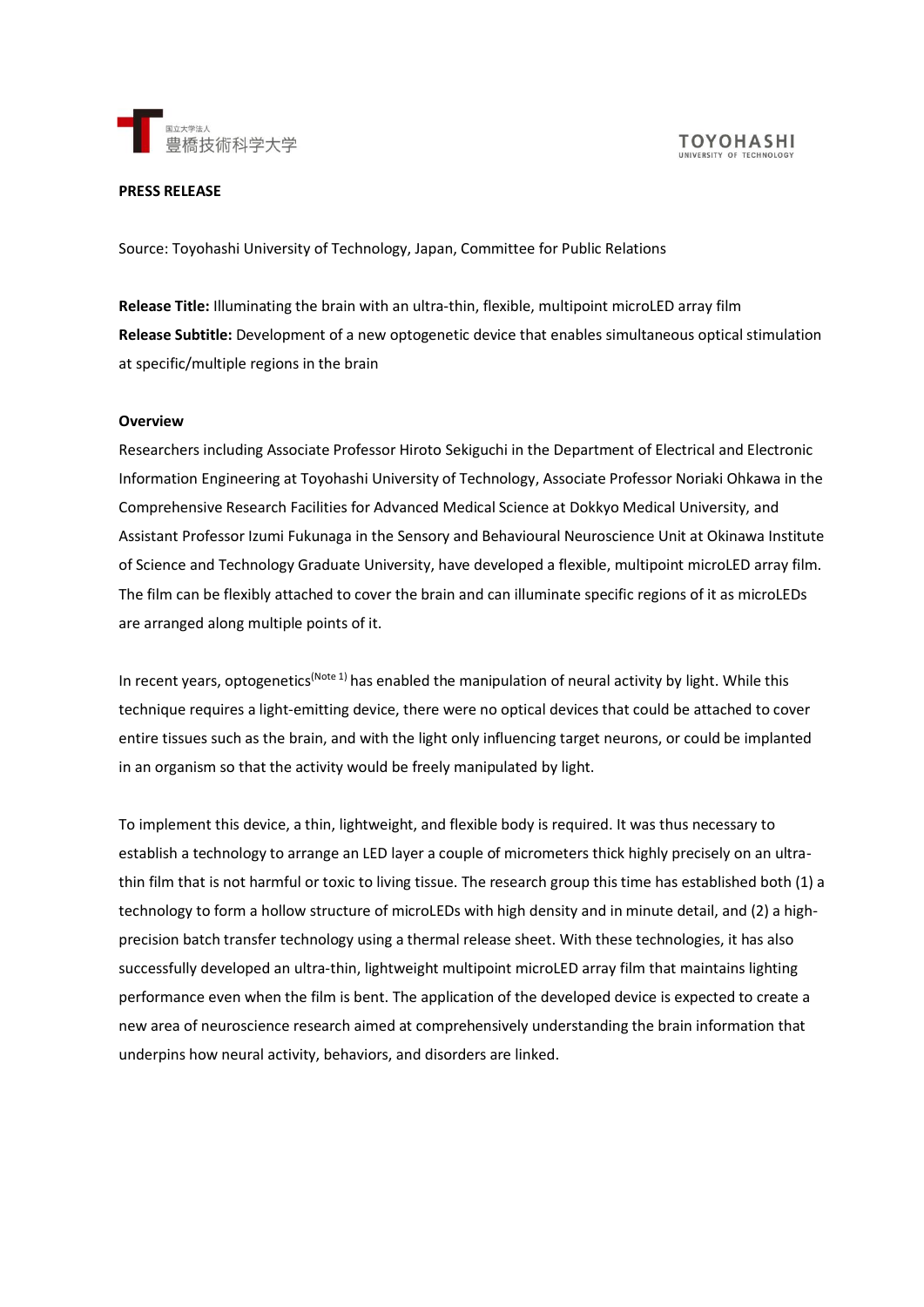

# **TOYOHASHI**

#### **Details**

At present, attempts are being made to use light to manipulate the activity of various functional molecules inside an organism. In particular, optogenetics - a technique to activate neural activity with light by expressing photosensitive proteins that react to a specific color of light in neurons - has a high temporal resolution and has been utilized to elucidate brain function. However, to comprehensively elucidate the complex neural network created by neurons in the brain, it is necessary to employ light stimulation that will enable free manipulation of certain regions of neurons distributed across a wide range of the brain. The application of conventional optical fibers and microscopes is not sufficient to illuminate certain or multiple regions at the same time and also restricts the free movement of animals. Although this meant high hopes for the application of an implantable LED device, the size of commercial LEDs is as large as 200 µm with thickness of tens to one hundred micrometers, so that it cannot cover a wide range of the brain. As such, it was regarded as unsuitable as a device to stimulate specific neurons in the regions.

Given this, the research group sought to utilize a flexible film that is thin, lightweight, and bendable, and took the challenge of fabricating microscopic and ultra-thin microLEDs less than 100µm in size and a couple of micrometers in thickness and arranging them on multiple points. To achieve this, the group adopted the anisotropic wet etching method<sup>(Note 2)</sup> using potassium hydroxide to selectively remove the bottom LED layer, which led to the formation of a hollow structure of microLEDs that are arranged at high density. As the hollow structure separates the LED layer from the substrate, only the LED layer can be removed at one time using a thermal release sheet with no damage to either microLEDs or biocompatible Parylene films<sup>(Note 3)</sup>. By applying this technique, the group has successfully fabricated a microLED array on the film. This microLED-mounted film maintains the lighting performance even when being bent. It has also been verified that bright blue light can be obtained and used in actual optogenetic experiments with the film adhered to the surface of a mouse's brain.

#### **Future Outlook**

The multipoint microLED film developed through this study has potential broader application with the brain and will realize the control of complex brain activity freely in the spatiotemporal aspects. The brain has diverse functionalities in various regions and serves to manipulate the whole body in a complex way. By combining measuring technology in the future, the application of this technology is expected to create a new area of neuroscience research aimed at comprehensively understanding the brain information that underpins how neural activities, behaviors, and disorders are linked. Further, with the development of photosensitive functional molecules inside an organism, it is expected that it will be possible to illuminate light onto areas where medicine is targeted and make the medicine effective in any time, which will lead to the application of the phototherapy technology using devices implanted in organisms.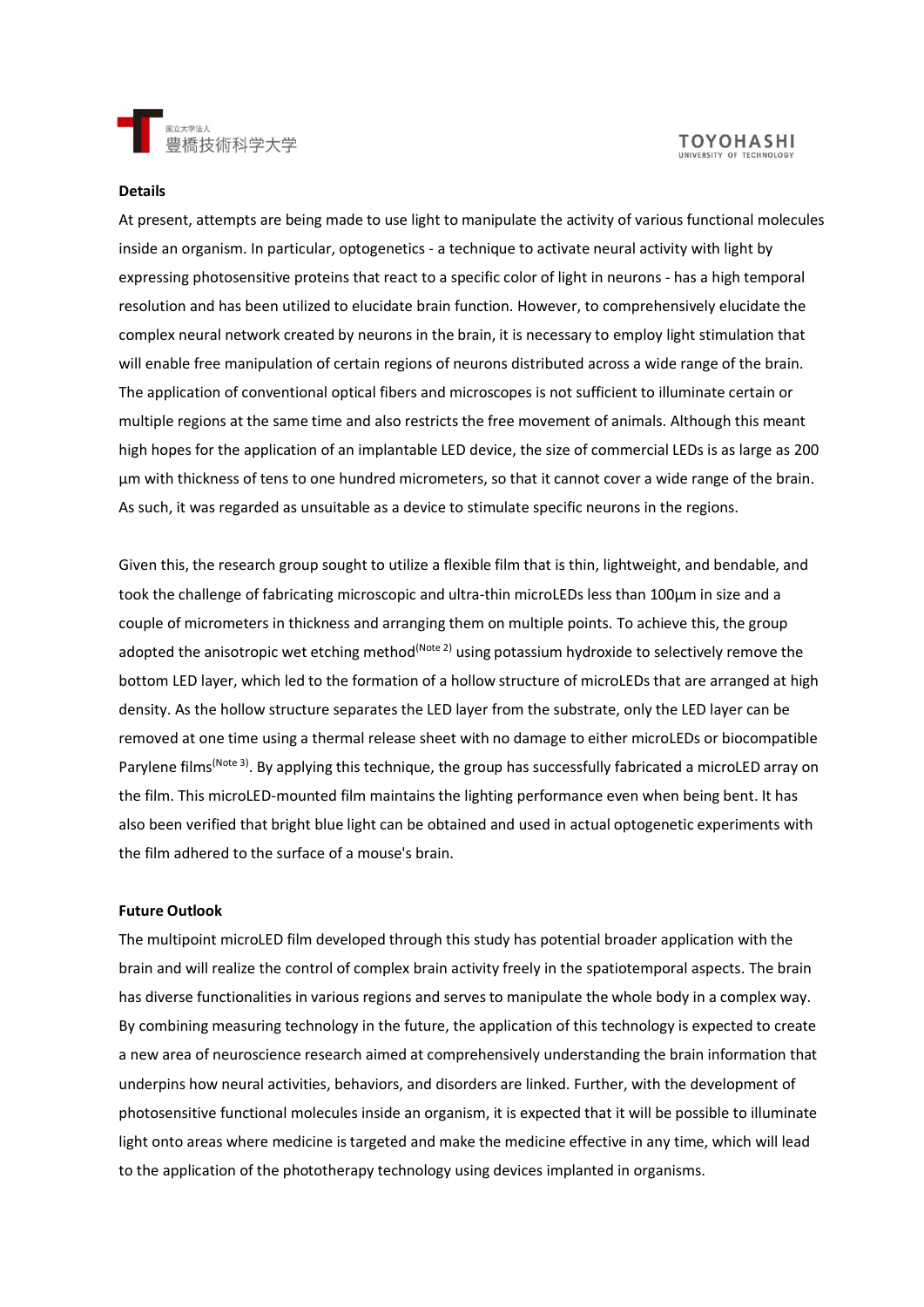

# **TOYOHASHI**

The results of this research will be published online at Applied Physics Express on March 18, 2022 (8am GMT). In addition, this work was supported by the Precursory Research for Embryonic Science and Technology Agency (JPMJPR1885) of the Strategic Basic Research Programs in Japan Science and Technology Agency (JST), under the project title "Innovation of invasive LED devices for biological optical stimulation" in the research area " Development of optical control technologies and elucidation of biological mechanisms."

### **Reference**

Hiroto Sekiguchi, Hayate Matsuhira, Ryota Kanda, Shuto Tada, Taiki Kitade, Masataka Tsutsumi, Atsushi Nishikawa, Alexander Loesing, Izumi Fukunaga, Susumu Setogawa, Noriaki Ohkawa (2022). Adhesionable flexible GaN-based microLED array film to brain surface for in vivo optogenetic stimulation, Applied Physics Express.

<https://doi.org/10.35848/1882-0786/ac5ba3>

#### **Glossary**

#### **Note 1: Optogenetics**

Optogenetics is a technique to manipulate the activity of target neurons with light. This is achieved by gene transfer technology with which the illumination of light with specific wavelengths can express proteins that changes their activity. Channelrhodopsin-2, known as a typical protein, can introduce sodium ions into cells during neural activity when applying blue light and can artificially induce the activity of target neurons.

#### **Note 2: Anisotropic wet etching**

Anisotropic wet etching is a technique to selectively dissolve certain crystal orientations of semiconductors using chemicals. In this project, potassium hydroxide was used to selectively remove a certain crystal orientation of Si substrates.

#### **Note 3: Parylene film**

Parylene is the generic term for paraxylene-based polymers and is known as biocompatible material. The ultra-thin film can be formed by vapor deposition. It is applied as a coating material for biomedical devices such as pacemakers.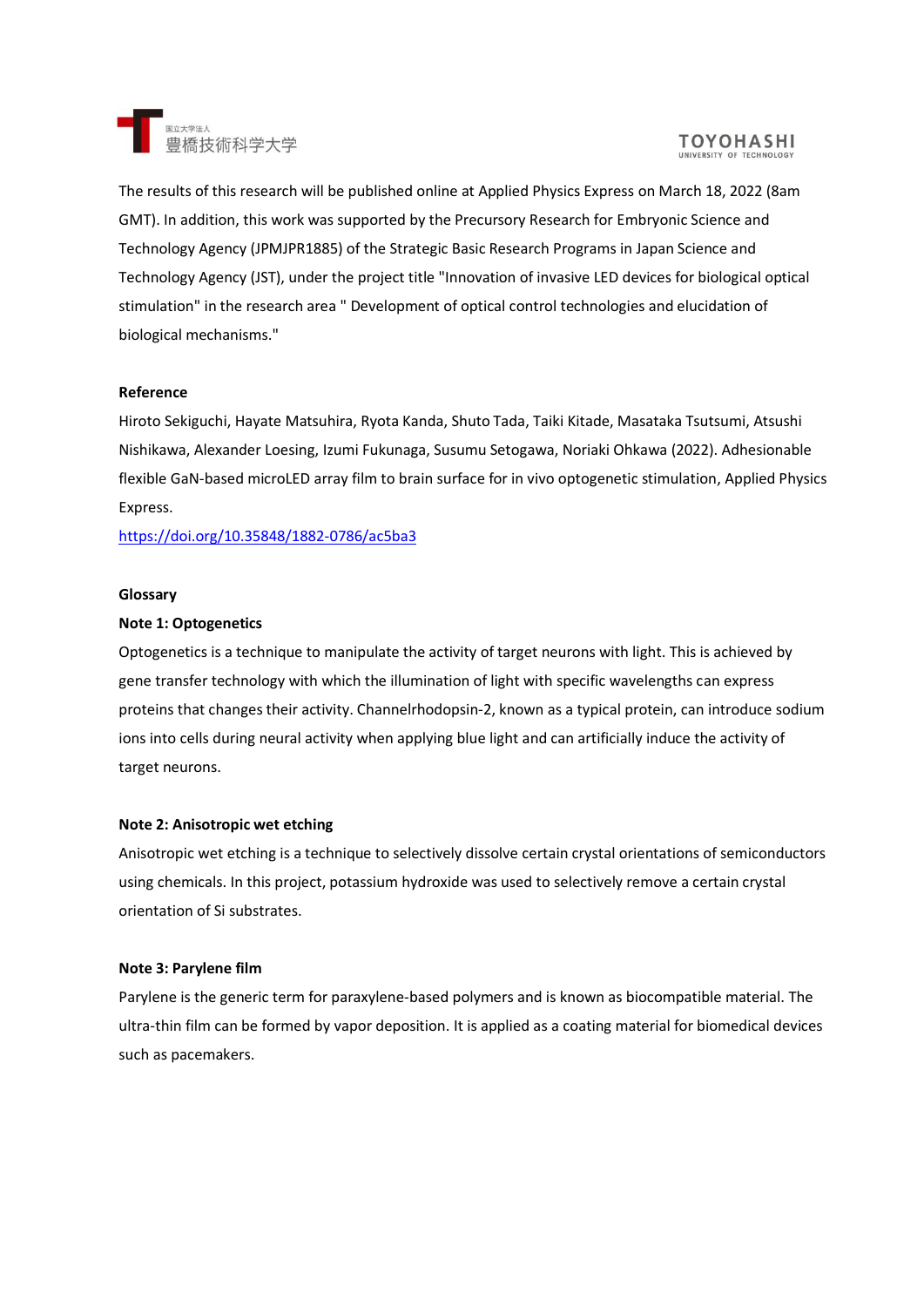

#### **TOYOHASHI** UNIVERSITY OF TECHNOL

## **Further information**

Toyohashi University of Technology

## 1-1 Hibarigaoka, Tempaku, Toyohashi, Aichi Prefecture, 441-8580, JAPAN

Inquiries: Committee for Public Relations

E-mail: press@office.tut.ac.jp

Toyohashi University of Technology founded in 1976 as a National University of Japan is a research

institute in the fields of mechanical engineering, advanced electronics, information sciences, life sciences, and architecture.

Website:<https://www.tut.ac.jp/english/>

# Figure1:



Title: Technology to fabricate a flexible microLED film

Caption: Technology to form a hollow structure of microLED (Upper) MicroLED array batch transfer technology (Lower)